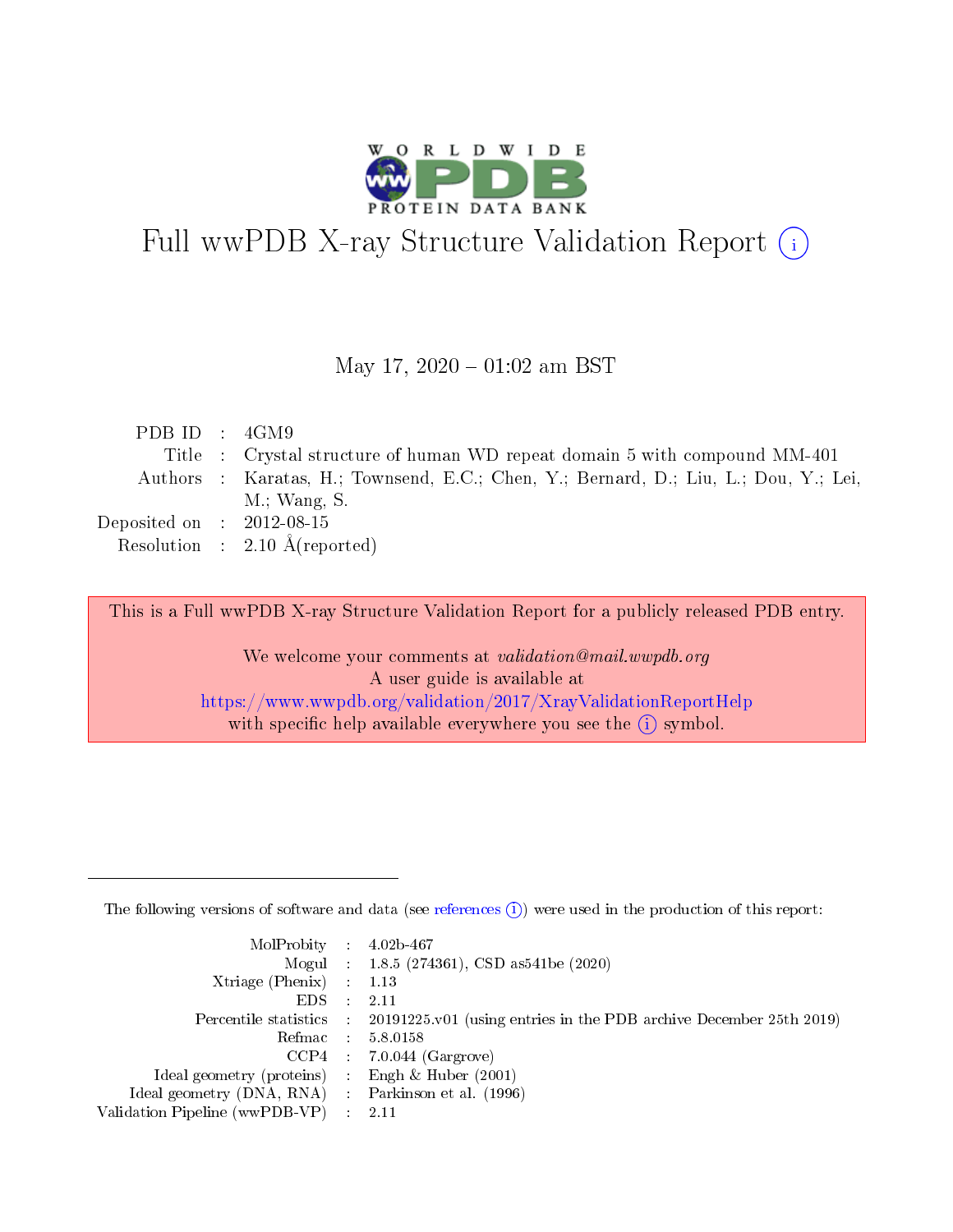# 1 [O](https://www.wwpdb.org/validation/2017/XrayValidationReportHelp#overall_quality)verall quality at a glance  $(i)$

The following experimental techniques were used to determine the structure: X-RAY DIFFRACTION

The reported resolution of this entry is 2.10 Å.

Percentile scores (ranging between 0-100) for global validation metrics of the entry are shown in the following graphic. The table shows the number of entries on which the scores are based.



| Metric                | Whole archive<br>$(\#\text{Entries})$ | Similar resolution<br>$(\#\text{Entries},\,\text{resolution}\,\,\text{range}(\textup{\AA}))$ |
|-----------------------|---------------------------------------|----------------------------------------------------------------------------------------------|
| $R_{free}$            | 130704                                | $5197(2.10-2.10)$                                                                            |
| Clashscore            | 141614                                | $5710(2.10-2.10)$                                                                            |
| Ramachandran outliers | 138981                                | $5647 (2.10-2.10)$                                                                           |
| Sidechain outliers    | 138945                                | $5648$ $(2.10-2.10)$                                                                         |
| RSRZ outliers         | 127900                                | $5083(2.10-2.10)$                                                                            |

The table below summarises the geometric issues observed across the polymeric chains and their fit to the electron density. The red, orange, yellow and green segments on the lower bar indicate the fraction of residues that contain outliers for  $>=3, 2, 1$  and 0 types of geometric quality criteria respectively. A grey segment represents the fraction of residues that are not modelled. The numeric value for each fraction is indicated below the corresponding segment, with a dot representing fractions  $\epsilon=5\%$  The upper red bar (where present) indicates the fraction of residues that have poor fit to the electron density. The numeric value is given above the bar.

| Mol |   | $\fbox{Chain}$ Length          | Quality of chain |     |                  |  |
|-----|---|--------------------------------|------------------|-----|------------------|--|
|     | А | 313                            | $\%$<br>85%      | 13% |                  |  |
|     | В | 313                            | 3%<br>82%        | 16% | $\bullet\bullet$ |  |
| ച   | E | $\overline{\phantom{0}}$<br>.5 | 20%<br>80%       |     |                  |  |
| റ   | Ы | h                              | 40%<br>60%       |     |                  |  |

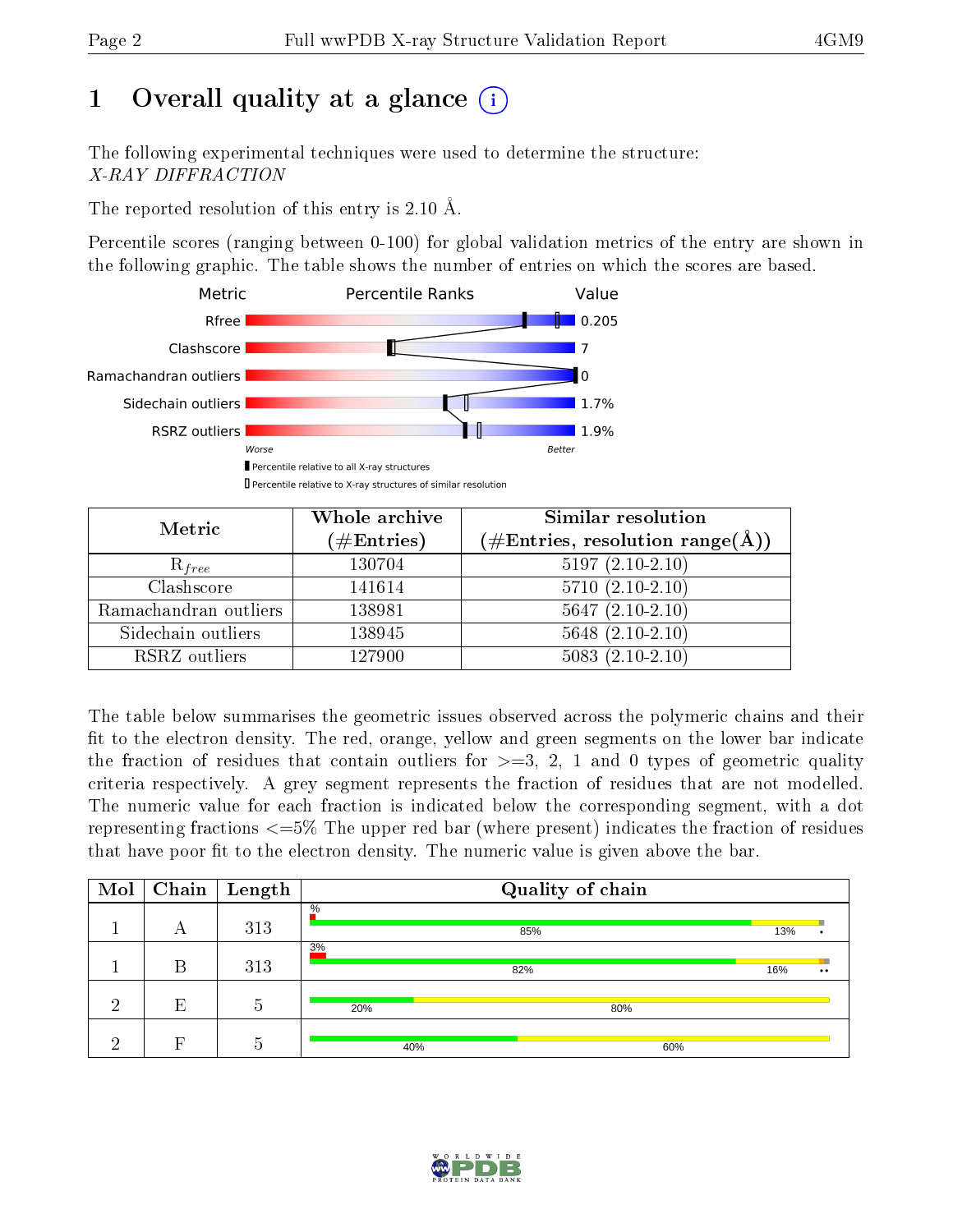# 2 Entry composition (i)

There are 3 unique types of molecules in this entry. The entry contains 5406 atoms, of which 0 are hydrogens and 0 are deuteriums.

In the tables below, the ZeroOcc column contains the number of atoms modelled with zero occupancy, the AltConf column contains the number of residues with at least one atom in alternate conformation and the Trace column contains the number of residues modelled with at most 2 atoms.

Molecule 1 is a protein called WD repeat-containing protein 5.

| $\bf{Mol}$ | Chain   Residues | Atoms               |                 |     |            | $\text{ZeroOcc} \mid \text{AltConf} \mid \text{Trace}$ |  |  |
|------------|------------------|---------------------|-----------------|-----|------------|--------------------------------------------------------|--|--|
|            | 309              | $\rm Total$<br>2395 | 1529            | 400 | - 455 - 11 |                                                        |  |  |
|            | 310              | 2404                | Total C<br>1533 | 401 | -459       |                                                        |  |  |

• Molecule 2 is a protein called MM-401.

| Mol |   | Chain   Residues | Atoms              |        | $ZeroOcc \mid AltConf \mid Trace$ |  |  |
|-----|---|------------------|--------------------|--------|-----------------------------------|--|--|
|     | E |                  | Total C N O<br>42. | 29 8 5 |                                   |  |  |
|     |   | $\mathfrak{D}$   | Total C N O        | 29 8   |                                   |  |  |

• Molecule 3 is water.

| Mol |            | Chain   Residues | Atoms                                   | $ZeroOcc \   \$ AltConf |
|-----|------------|------------------|-----------------------------------------|-------------------------|
| 3   | А          | 255              | Total<br>$\left( \right)$<br>255<br>255 |                         |
| 3   | В          | 255              | Total<br>$\left( \right)$<br>255<br>255 |                         |
| 3   | E          |                  | Total<br>$\left($<br>7                  |                         |
| 3   | $_{\rm F}$ | 6                | Total<br>$\left( \right)$<br>6<br>6     |                         |

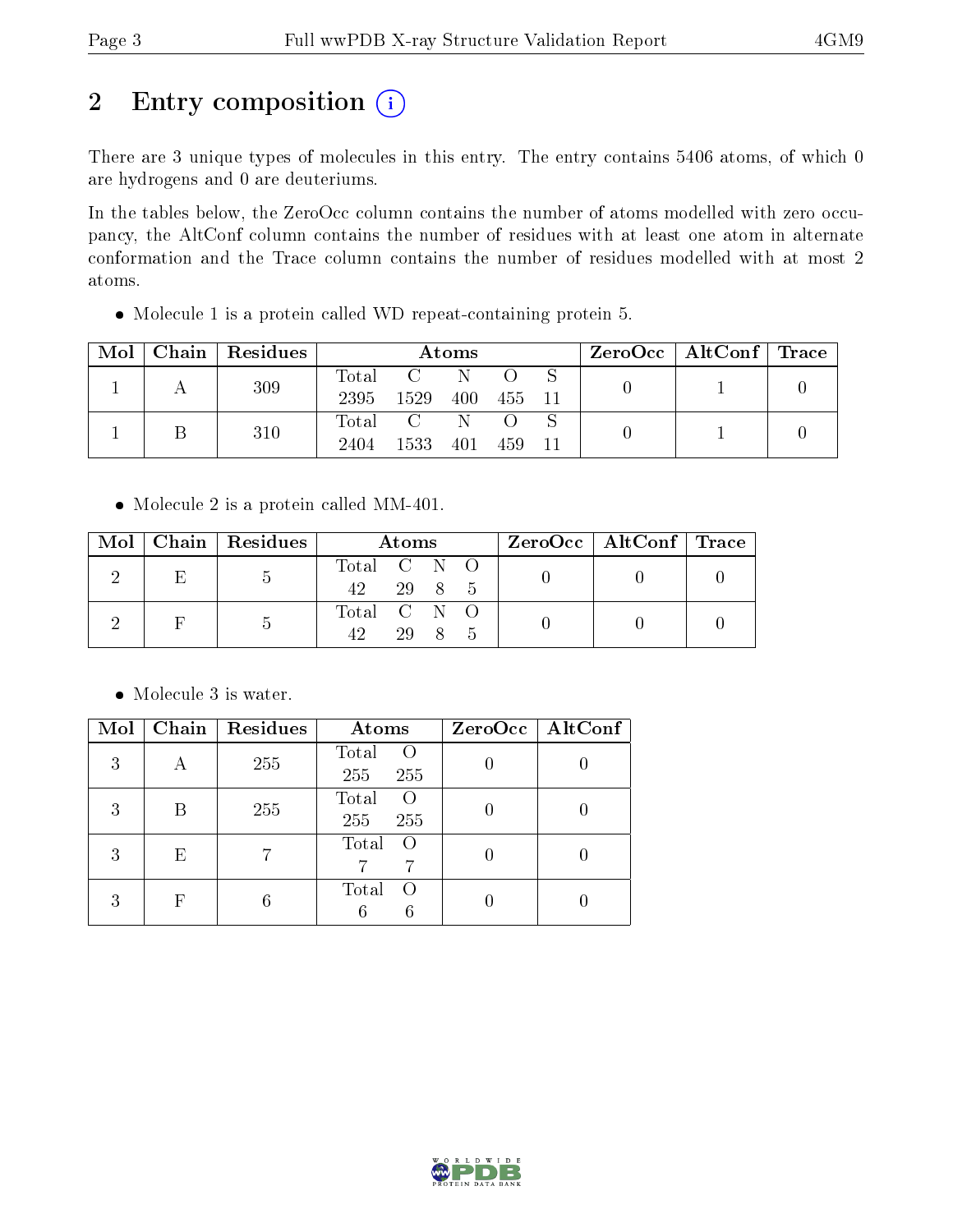## 3 Residue-property plots  $(i)$

These plots are drawn for all protein, RNA and DNA chains in the entry. The first graphic for a chain summarises the proportions of the various outlier classes displayed in the second graphic. The second graphic shows the sequence view annotated by issues in geometry and electron density. Residues are color-coded according to the number of geometric quality criteria for which they contain at least one outlier: green  $= 0$ , yellow  $= 1$ , orange  $= 2$  and red  $= 3$  or more. A red dot above a residue indicates a poor fit to the electron density (RSRZ  $> 2$ ). Stretches of 2 or more consecutive residues without any outlier are shown as a green connector. Residues present in the sample, but not in the model, are shown in grey.



• Molecule 1: WD repeat-containing protein 5

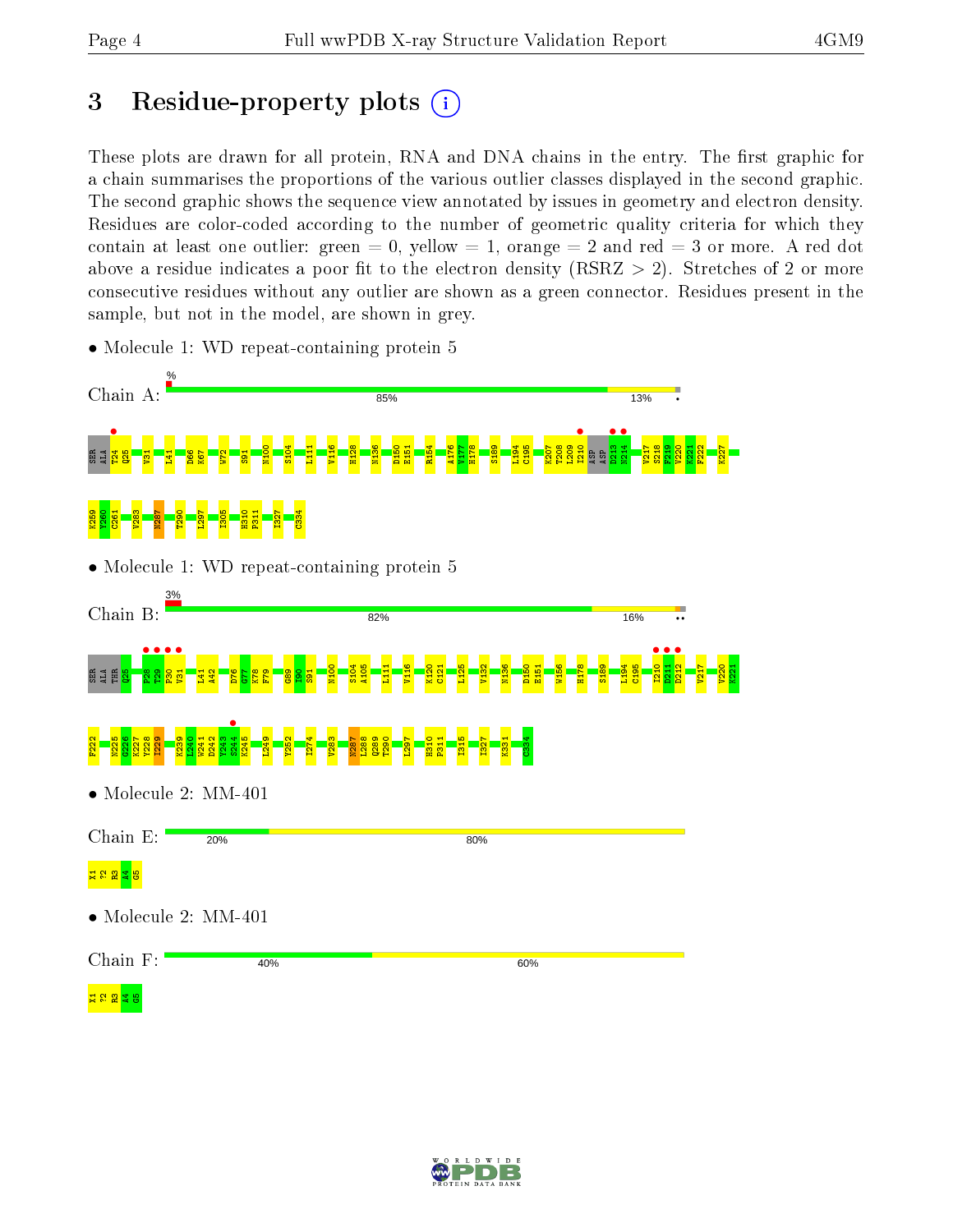# 4 Data and refinement statistics  $(i)$

| Property                                                             | Value                                                       | Source     |
|----------------------------------------------------------------------|-------------------------------------------------------------|------------|
| Space group                                                          | P <sub>1</sub>                                              | Depositor  |
| Cell constants                                                       | $47.24\text{\AA}$<br>$46.90\text{\AA}$<br>$68.90\text{\AA}$ |            |
| a, b, c, $\alpha$ , $\beta$ , $\gamma$                               | $88.50^\circ$<br>$89.50^{\circ}$ 74.53°                     | Depositor  |
| Resolution $(\AA)$                                                   | $\overline{37.82}$ - 2.10                                   | Depositor  |
|                                                                      | $37.82 - 2.10$                                              | <b>EDS</b> |
| % Data completeness                                                  | $97.5(37.82 - 2.10)$                                        | Depositor  |
| (in resolution range)                                                | $97.5(37.82 - 2.10)$                                        | <b>EDS</b> |
| $R_{merge}$                                                          | (Not available)                                             | Depositor  |
| $\bar{\mathrm{R}}_{\underline{sym}}$                                 | 0.06                                                        | Depositor  |
| $\sqrt{I/\sigma(I)} > 1$                                             | $3.78$ (at $2.10\text{\AA})$                                | Xtriage    |
| Refinement program                                                   | PHENIX (phenix.refine: 1.7 650)                             | Depositor  |
| $R, R_{free}$                                                        | $0.159$ , $0.208$                                           | Depositor  |
|                                                                      | 0.155,<br>0.205                                             | DCC        |
| $R_{free}$ test set                                                  | $1635$ reflections $(5.04\%)$                               | wwPDB-VP   |
| Wilson B-factor $(A^2)$                                              | 15.6                                                        | Xtriage    |
| Anisotropy                                                           | 0.598                                                       | Xtriage    |
| Bulk solvent $k_{sol}(e/\mathring{A}^3)$ , $B_{sol}(\mathring{A}^2)$ | $0.38$ , 56.9                                               | <b>EDS</b> |
| $\overline{L-test for }$ twinning <sup>2</sup>                       | $< L >$ = 0.50, $< L^2 >$ = 0.34                            | Xtriage    |
|                                                                      | $0.015$ for $-h,-k,l$                                       |            |
| Estimated twinning fraction                                          | $0.012$ for k,h,-l                                          | Xtriage    |
|                                                                      | $0.015$ for $-k,-h,-l$                                      |            |
| $F_o, F_c$ correlation                                               | 0.96                                                        | <b>EDS</b> |
| Total number of atoms                                                | 5406                                                        | wwPDB-VP   |
| Average B, all atoms $(A^2)$                                         | 18.0                                                        | wwPDB-VP   |

Xtriage's analysis on translational NCS is as follows: The largest off-origin peak in the Patterson function is  $7.45\%$  of the height of the origin peak. No significant pseudotranslation is detected.

<sup>&</sup>lt;sup>2</sup>Theoretical values of  $\langle |L| \rangle$ ,  $\langle L^2 \rangle$  for acentric reflections are 0.5, 0.333 respectively for untwinned datasets, and 0.375, 0.2 for perfectly twinned datasets.



<span id="page-4-1"></span><span id="page-4-0"></span><sup>1</sup> Intensities estimated from amplitudes.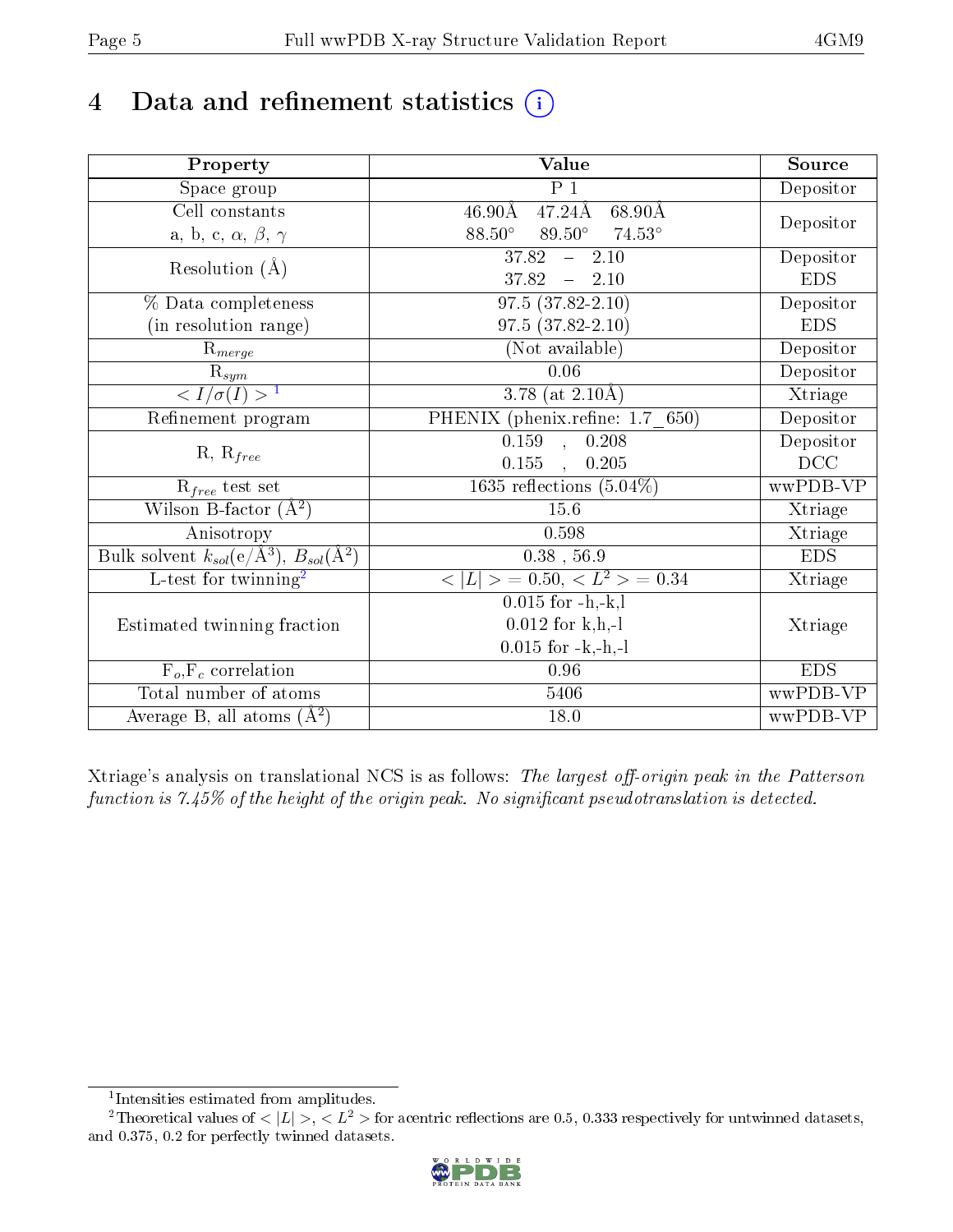# 5 Model quality  $(i)$

## 5.1 Standard geometry  $(i)$

Bond lengths and bond angles in the following residue types are not validated in this section: ABA, PG9, 0XO, ALQ

The Z score for a bond length (or angle) is the number of standard deviations the observed value is removed from the expected value. A bond length (or angle) with  $|Z| > 5$  is considered an outlier worth inspection. RMSZ is the root-mean-square of all Z scores of the bond lengths (or angles).

| Mol                         | Chain |      | Bond lengths | Bond angles |                 |  |
|-----------------------------|-------|------|--------------|-------------|-----------------|--|
|                             |       | RMSZ | $\# Z  > 5$  | RMSZ        | $\# Z  > 5$     |  |
| $\mathbf{1}$                |       | 0.27 | 0/2455       | 0.48        | 0/3330          |  |
| $\mathbf{1}$                | R     | 0.27 | 0/2465       | 0.46        | $\sqrt{0/3345}$ |  |
| $\mathcal{D}_{\mathcal{A}}$ | F,    | 2.13 | 0/10         | 0.41        | 0/11            |  |
| $\mathcal{D}$               | F     | 2.17 | 0/10         | 0.58        | 0/11            |  |
| All                         | ΑH    | 0.30 | 4940         | 0.47        | $\sqrt{6697}$   |  |

There are no bond length outliers.

There are no bond angle outliers.

There are no chirality outliers.

There are no planarity outliers.

### $5.2$  Too-close contacts  $\overline{1}$

In the following table, the Non-H and H(model) columns list the number of non-hydrogen atoms and hydrogen atoms in the chain respectively. The H(added) column lists the number of hydrogen atoms added and optimized by MolProbity. The Clashes column lists the number of clashes within the asymmetric unit, whereas Symm-Clashes lists symmetry related clashes.

| Mol | Chain |      | $\sqrt{\text{Non-H} \mid \text{H}(\text{model})}$ | H(added) |    | $Clashes$   Symm-Clashes |
|-----|-------|------|---------------------------------------------------|----------|----|--------------------------|
|     |       | 2395 |                                                   | 2389     | 27 |                          |
|     | В     | 2404 |                                                   | 2391     | 38 |                          |
| 9   | E     | 42   |                                                   | 42       |    |                          |
| ച   | F     | 42   |                                                   | 42       |    |                          |
|     | Α     | 255  |                                                   |          |    |                          |
|     | В     | 255  |                                                   |          |    |                          |
| ີ   | E     |      |                                                   |          |    |                          |
| ົ   | F     |      |                                                   |          |    |                          |
|     |       | 5406 |                                                   | 4864     | 65 |                          |

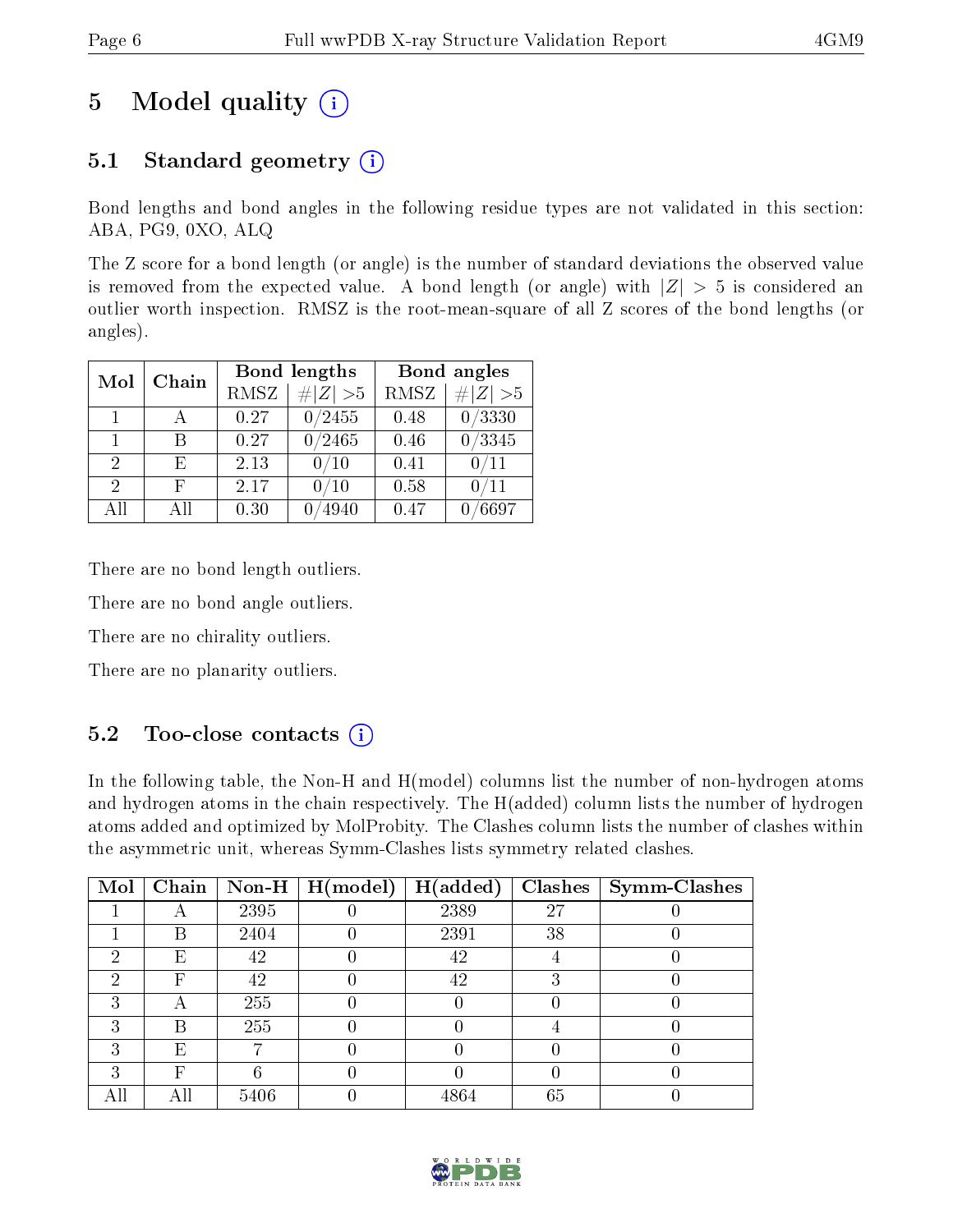The all-atom clashscore is defined as the number of clashes found per 1000 atoms (including hydrogen atoms). The all-atom clashscore for this structure is 7.

All (65) close contacts within the same asymmetric unit are listed below, sorted by their clash magnitude.

| Atom-1                         | Atom-2              | Interatomic       | Clash             |  |
|--------------------------------|---------------------|-------------------|-------------------|--|
|                                |                     | distance $(A)$    | overlap $(A)$     |  |
| 1: A:178:HIS:HD2               | 1:A:222:PHE:H       | 1.13              | 0.94              |  |
| 1:B:178:HIS:HD2                | 1:B:222:PHE:H       | 1.31              | 0.79              |  |
| 1:A:178:HIS:CD2                | 1:A:222:PHE:H       | 2.02              | 0.72              |  |
| $1:B:195[A]\overline{:CYS:SG}$ | 1:B:217:VAL:HG11    | 2.32              | 0.69              |  |
| 1: A: 287: ASN: ND2            | 1: A:290:THR:H      | 1.92              | 0.68              |  |
| 1:B:242:ASP:HB2                | 1:B:249:LEU:HD11    | 1.77              | 0.67              |  |
| 1:B:178:HIS:CD2                | 1:B:222:PHE:H       | 2.14              | 0.65              |  |
| 1:B:89:GLY:HA3                 | $2:$ F:1:ALQ:HB3    | 1.80              | 0.63              |  |
| 1:B:283:VAL:HB                 | 1:B:297:LEU:HB2     | 1.81              | 0.61              |  |
| 1:A:24:THR:HB                  | 1:B:79:PHE:CD2      | 2.36              | 0.60              |  |
| 1:B:31:VAL:N                   | 3:B:595:HOH:O       | 2.35              | 0.59              |  |
| 1:B:227:LYS:HE3                | 1:B:228:TYR:CE2     | 2.38              | 0.59              |  |
| 1:B:194:LEU:HD22               | 1:B:210:ILE:HG22    | 1.86              | 0.57              |  |
| $1:B:252:TYR: \overline{CZ}$   | 1:B:274:ILE:HD13    | 2.41              | 0.56              |  |
| 1:A:195[A]:CYS:SG              | 1:A:217:VAL:HG11    | 2.45              | 0.56              |  |
| 1: A:310:HIS:CG                | 1: A:311: PRO:HD2   | 2.40              | 0.56              |  |
| 1:A:283:VAL:HB                 | 1:A:297:LEU:HB2     | 1.87              | $\overline{0.55}$ |  |
| 1:A:24:THR:HG21                | 1:B:42:ALA:O        | 2.07              | 0.54              |  |
| 1:A:24:THR:CG2                 | 1:B:42:ALA:O        | 2.57              | 0.53              |  |
| 1:B:120:LYS:HG2                | 1:B:121:CYS:N       | 2.24              | 0.53              |  |
| 1:B:310:HIS:CG                 | 1:B:311:PRO:HD2     | 2.43              | 0.53              |  |
| 1:A:287:ASN:HD22               | 1: A:290:THR:H      | 1.58              | $\overline{0.50}$ |  |
| 1:B:41:LEU:HB2                 | 1:B:327:ILE:HB      | 1.93              | 0.50              |  |
| 1:B:287:ASN:ND2                | 1:B:289:GLN:H       | $\overline{2.10}$ | 0.50              |  |
| 1:B:229:ILE:CD1                | 1:B:241:TRP:HB2     | 2.42              | 0.49              |  |
| $2:$ F:1:ALQ:O                 | 2:F:2:0XO:CAE       | 2.61              | 0.48              |  |
| 1: A:194:LEU:HD22              | 1: A:210: ILE: HG22 | 1.96              | 0.48              |  |
| 1:B:76:ASP:OD1                 | 1:B:78:LYS:HD3      | $\overline{2.14}$ | 0.48              |  |
| 1:B:194:LEU:HD22               | 1: B:210: ILE: CG2  | $\overline{2.42}$ | $\overline{0.48}$ |  |
| 2: E: 1: ALQ: O                | 2:E:2:0XO:CAE       | 2.59              | 0.47              |  |
| 1: A: 100: ASN:O               | 1: A:116: VAL:HG22  | 2.15              | 0.47              |  |
| 1:B:104:SER:O                  | 1:B:111:EU:HA       | 2.14              | 0.47              |  |
| 1:B:239:LYS:HD3                | 3:B:573:HOH:O       | 2.15              | 0.46              |  |
| 1: A:128: HIS: CE1             | 1:A:154:ARG:HD2     | 2.51              | 0.46              |  |
| 1: A: 189: SER: HB3            | 1:A:220:VAL:HG13    | 1.98              | 0.46              |  |
| 1:A:209:LEU:N                  | 1:A:209:LEU:HD12    | 2.31              | 0.45              |  |
| 1: A:25: GLN: HA               | 3:B:621:HOH:O       | 2.16              | 0.45              |  |

Continued on next page...

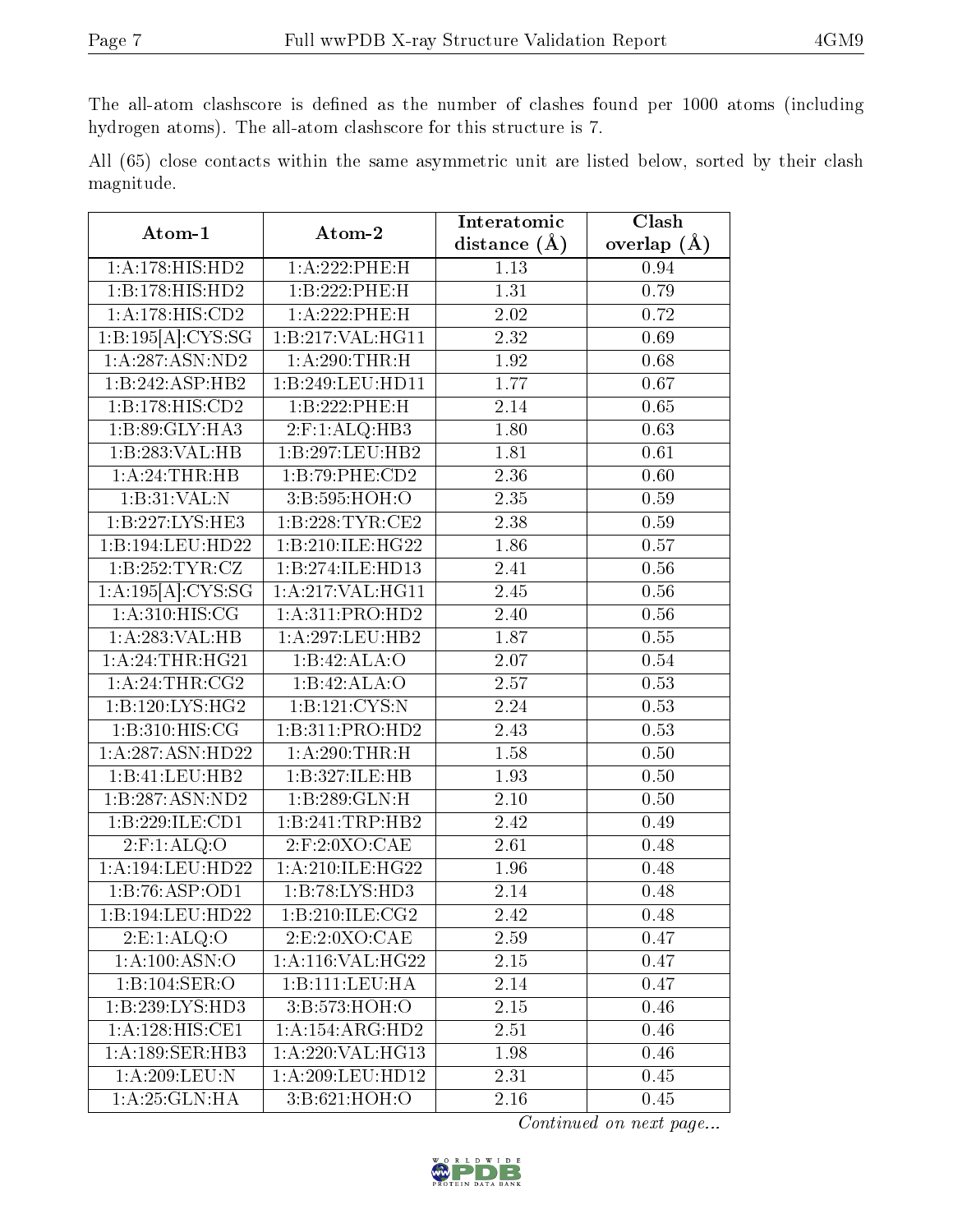|                     |                              | Interatomic      | Clash         |
|---------------------|------------------------------|------------------|---------------|
| Atom-1              | Atom-2                       | distance $(\AA)$ | overlap $(A)$ |
| 1:B:287:ASN:ND2     | 1:B:290:THR:H                | 2.14             | 0.45          |
| 1:B:100:ASN:O       | 1:B:116:VAL:HG23             | 2.18             | 0.44          |
| 1: A:66:ASP:O       | 1: A:67: LYS: HB2            | 2.17             | 0.44          |
| 1:B:229:ILE:O       | 1:B:229:ILE:HG12             | 2.17             | 0.44          |
| 1:B:242:ASP:OD1     | 1:B:245:LYS:HG3              | 2.18             | 0.44          |
| 1:B:91:SER:HG       | 2: F:3: ARG:N                | 2.16             | 0.44          |
| 1:B:287:ASN:HD22    | 1:B:289:GLN:N                | 2.16             | 0.44          |
| 1:B:30:PRO:CA       | 3:B:595:HOH:O                | 2.66             | 0.44          |
| 1:B:315:ILE:HG12    | 1: B: 331: LYS: HG2          | 2.00             | 0.44          |
| 1:B:189:SER:HB3     | 1:B:220:VAL:CG1              | 2.48             | 0.43          |
| 1:B:225:ASN:CG      | 1:B:227:LYS:HD3              | 2.38             | 0.43          |
| 1: A: 41: LEU: HD23 | 1:A:72:TRP:CD2               | 2.53             | 0.43          |
| 1:B:105:ALA:HB1     | 1:B:132:VAL:H <sub>G12</sub> | 2.01             | 0.43          |
| 1:A:91:SER:HG       | 2:E:3:ARG:N                  | 2.16             | 0.43          |
| 1:A:41:LEU:HB2      | 1:A:327:ILE:HB               | 2.00             | 0.43          |
| 1:B:189:SER:HB3     | 1:B:220:VAL:HG13             | 2.01             | 0.43          |
| 1:A:104:SER:O       | 1:A:111:LEU:HA               | 2.18             | 0.43          |
| 1:B:125:LEU:HB3     | 1: B: 156: TRP: CE3          | 2.53             | 0.42          |
| 1:B:274:ILE:HD11    | 1:B:288:LEU:HG               | 2.01             | 0.42          |
| 1: A:218: SER: HB2  | 1: A:261:CYS:HA              | 2.01             | 0.42          |
| 1:B:287:ASN:HD22    | 1:B:289:GLN:H                | 1.66             | 0.42          |
| 1:B:150:ASP:O       | 1:B:151:GLU:HB2              | 2.19             | 0.41          |
| 1: A:207:LYS:HG3    | 1: A:208:THR:N               | 2.35             | 0.41          |
| 1: A: 259: LYS: HE2 | 2:E:5:PG9:HD2                | 2.02             | 0.41          |
| 2:E:2:0XO:H45       | 2:E:5:PG9:O                  | 2.20             | 0.41          |
| 1:A:150:ASP:O       | 1:A:151:GLU:HB2              | 2.20             | 0.40          |
| 1:A:176:ALA:HB3     | 1: A:189: SER:OG             | 2.21             | 0.40          |
| 1:A:305:ILE:HG13    | 1: A:305: ILE: O             | 2.22             | 0.40          |

Continued from previous page...

There are no symmetry-related clashes.

### 5.3 Torsion angles  $(i)$

#### 5.3.1 Protein backbone (i)

In the following table, the Percentiles column shows the percent Ramachandran outliers of the chain as a percentile score with respect to all X-ray entries followed by that with respect to entries of similar resolution.

The Analysed column shows the number of residues for which the backbone conformation was analysed, and the total number of residues.

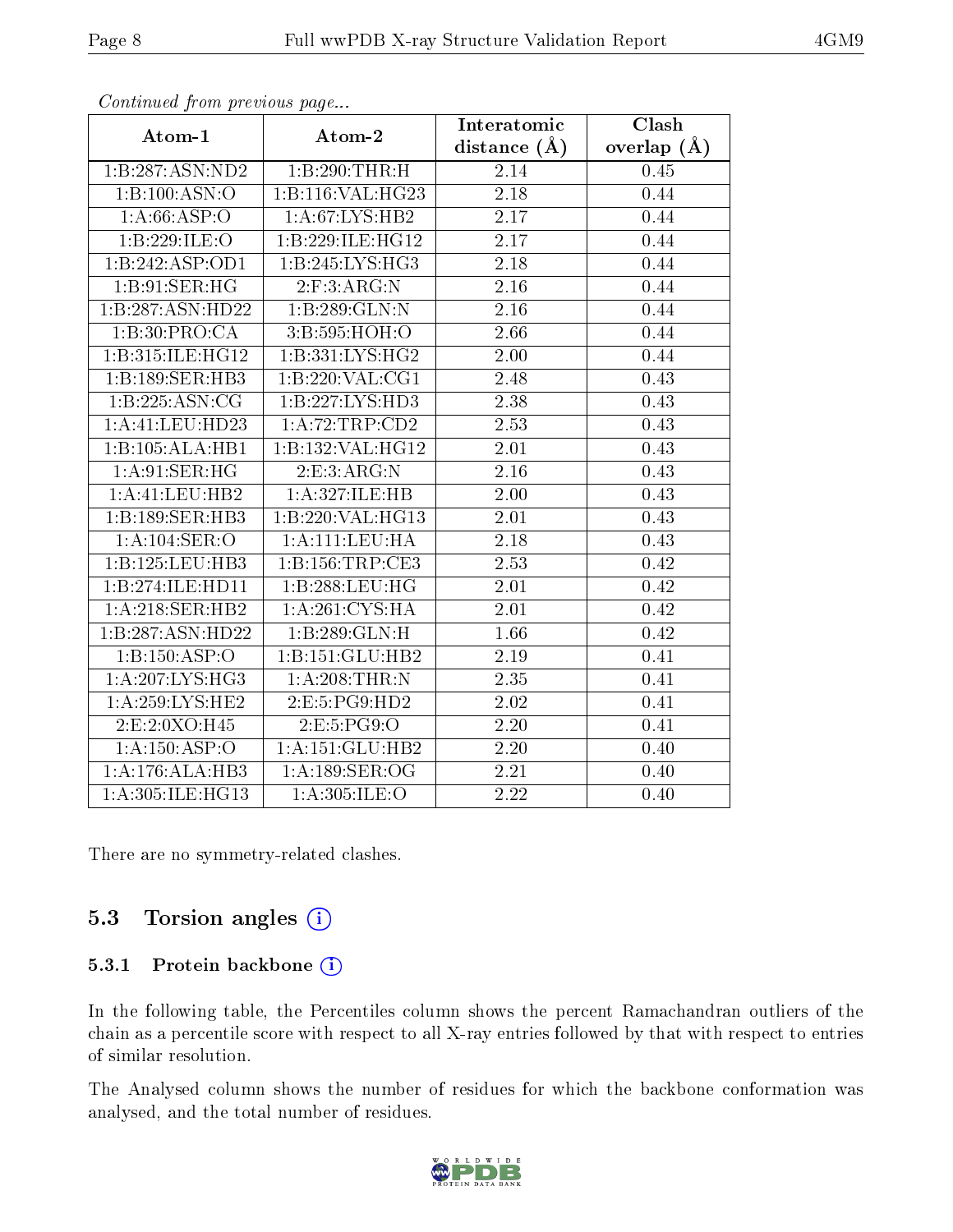| Mol | Chain | $\mid$ Allowed $\mid$ Outliers $\mid$<br>Favoured<br>Analysed |  | Percentiles |                              |
|-----|-------|---------------------------------------------------------------|--|-------------|------------------------------|
|     |       | $306/313$ (98\%)   289 (94\%)                                 |  | $17(6\%)$   | $\mid$ 100 $\mid$ 100 $\mid$ |
|     |       | $309/313$ (99\%)   298 (96\%)                                 |  | 11 $(4%)$   | 100<br>$\vert$ 100           |
| All | All   | $615/626$ (98\%)   587 (95\%)                                 |  | 28(5%)      | 100<br>$\sqrt{100}$          |

There are no Ramachandran outliers to report.

### 5.3.2 Protein sidechains  $(i)$

In the following table, the Percentiles column shows the percent sidechain outliers of the chain as a percentile score with respect to all X-ray entries followed by that with respect to entries of similar resolution.

The Analysed column shows the number of residues for which the sidechain conformation was analysed, and the total number of residues.

| Mol           | Chain       | Analysed            | Rotameric  | Outliers         | Percentiles     |         |  |
|---------------|-------------|---------------------|------------|------------------|-----------------|---------|--|
|               | A           | 272/274 (99%)       | 267 (98%)  | $5(2\%)$         | 59              | 65      |  |
|               | B.          | $273/274$ (100%)    | 269 (98%)  | $4(2\%)$         | 65              | 71      |  |
| $\mathcal{D}$ | E           | $1/1~(100\%)$       | $1(100\%)$ | $\left( \right)$ | 10 <sup>C</sup> | 100     |  |
| $\mathcal{D}$ | $\mathbf F$ | $1/1~(100\%)$       | $1(100\%)$ | $\left( \right)$ | 100             | $100\,$ |  |
| All           | All         | $547/550$ $(100\%)$ | 538 (98%)  | $9(2\%)$         | 60              | 69      |  |

All (9) residues with a non-rotameric sidechain are listed below:

| Mol | Chain | Res | <b>Type</b> |
|-----|-------|-----|-------------|
| 1   | А     | 31  | VAL         |
|     | А     | 136 | <b>ASN</b>  |
| 1   | А     | 227 | <b>LYS</b>  |
| 1   | A     | 287 | <b>ASN</b>  |
| 1   | А     | 334 | <b>CYS</b>  |
|     | B     | 136 | <b>ASN</b>  |
| 1   | В     | 212 | ASP         |
| 1   | R     | 229 | ILE         |
|     |       | 287 | <b>ASN</b>  |

Some sidechains can be flipped to improve hydrogen bonding and reduce clashes. All (9) such sidechains are listed below:

| Mol | Chain | Res | Type |
|-----|-------|-----|------|
|     |       |     |      |

Continued on next page...

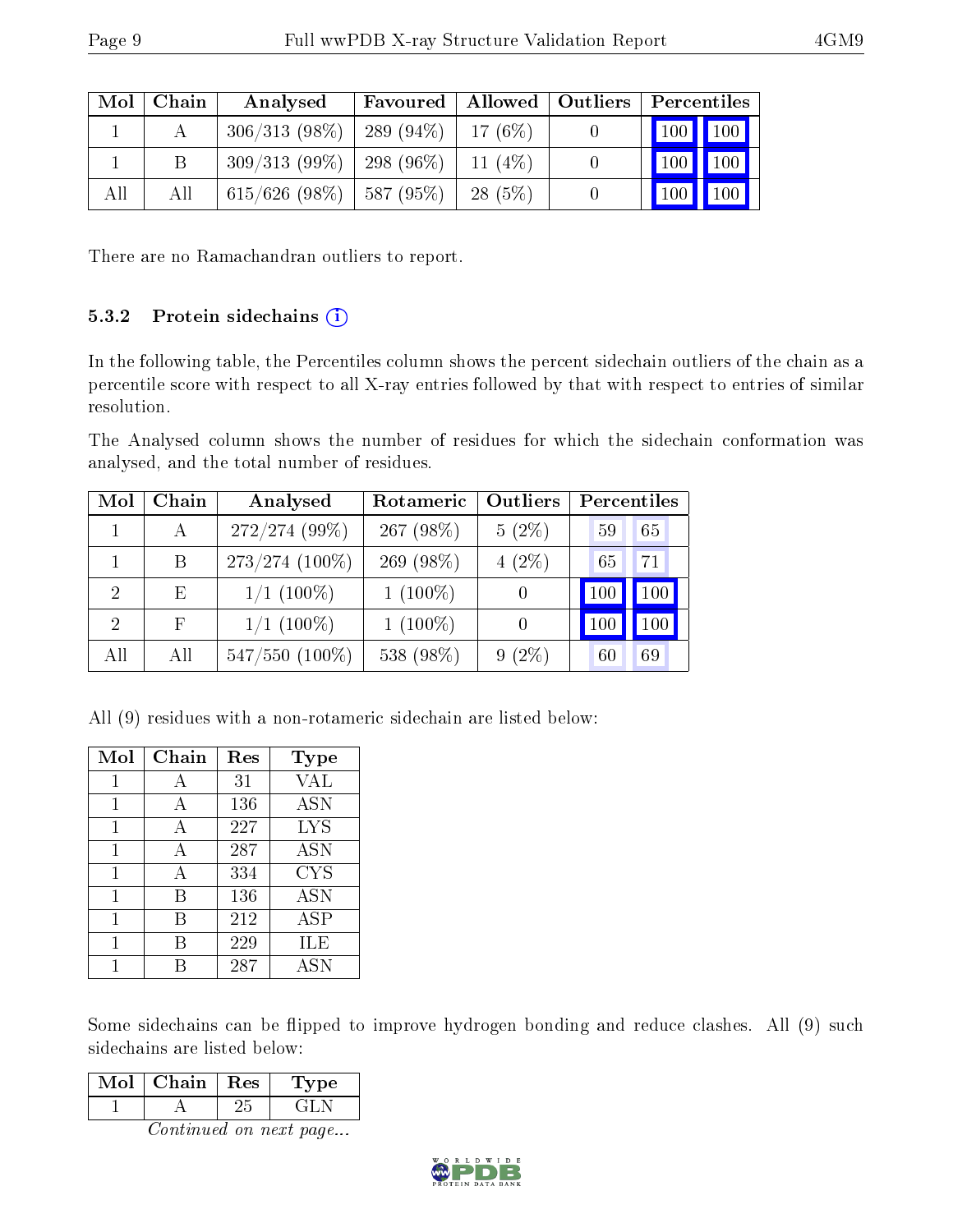| Mol | Chain | Res | Type       |
|-----|-------|-----|------------|
|     | А     | 178 | <b>HIS</b> |
|     | А     | 287 | <b>ASN</b> |
|     | Α     | 314 | <b>ASN</b> |
|     | В     | 136 | <b>ASN</b> |
|     | В     | 178 | <b>HIS</b> |
|     | В     | 265 | <b>ASN</b> |
|     | В     | 287 | <b>ASN</b> |
|     |       | 298 | <b>GLN</b> |

Continued from previous page...

#### 5.3.3 RNA [O](https://www.wwpdb.org/validation/2017/XrayValidationReportHelp#rna)i

There are no RNA molecules in this entry.

### 5.4 Non-standard residues in protein, DNA, RNA chains (i)

6 non-standard protein/DNA/RNA residues are modelled in this entry.

In the following table, the Counts columns list the number of bonds (or angles) for which Mogul statistics could be retrieved, the number of bonds (or angles) that are observed in the model and the number of bonds (or angles) that are defined in the Chemical Component Dictionary. The Link column lists molecule types, if any, to which the group is linked. The Z score for a bond length (or angle) is the number of standard deviations the observed value is removed from the expected value. A bond length (or angle) with  $|Z| > 2$  is considered an outlier worth inspection. RMSZ is the root-mean-square of all Z scores of the bond lengths (or angles).

| Mol            |             | Chain | Res            | Link           |         | Bond lengths |                |           | Bond angles |             |
|----------------|-------------|-------|----------------|----------------|---------|--------------|----------------|-----------|-------------|-------------|
|                | <b>Type</b> |       |                |                | Counts  | <b>RMSZ</b>  | # $ Z  > 2$    | Counts    | RMSZ        | # $ Z  > 2$ |
| $\overline{2}$ | ABA         | Е     | 4              | 2              | 4,5,6   | 0.53         | U              | 1,5,7     | 0.72        |             |
| $\overline{2}$ | PG9         | E     | 5              | $\overline{2}$ | 9,10,11 | 1.25         | $1(11\%)$      | 9,12,14   | 0.48        |             |
| 2              | ABA         | F     | $\overline{4}$ | $\overline{2}$ | 4,5,6   | 0.45         |                | 1,5,7     | 1.28        |             |
| $\overline{2}$ | 0XO         | Ε     | $\overline{2}$ | $\overline{2}$ | 6.9,10  | 0.65         | $\theta$       | 5,11,13   | 0.62        |             |
| $\overline{2}$ | 0XO         | F     | $\overline{2}$ | $\overline{2}$ | 6,9,10  | 0.60         | $\overline{0}$ | 5, 11, 13 | 1.32        | $(20\%)$    |
| $\overline{2}$ | PG9         | F     | 5              | 2              | 9,10,11 | 1.30         | $1(11\%)$      | 9,12,14   | 0.57        |             |

In the following table, the Chirals column lists the number of chiral outliers, the number of chiral centers analysed, the number of these observed in the model and the number defined in the Chemical Component Dictionary. Similar counts are reported in the Torsion and Rings columns. '-' means no outliers of that kind were identified.

|  |  |        | Mol   Type   Chain   Res   Link   Chirals   Torsions   Rings |          |
|--|--|--------|--------------------------------------------------------------|----------|
|  |  | $\sim$ | 0/3/4/6                                                      | $\equiv$ |

Continued on next page...

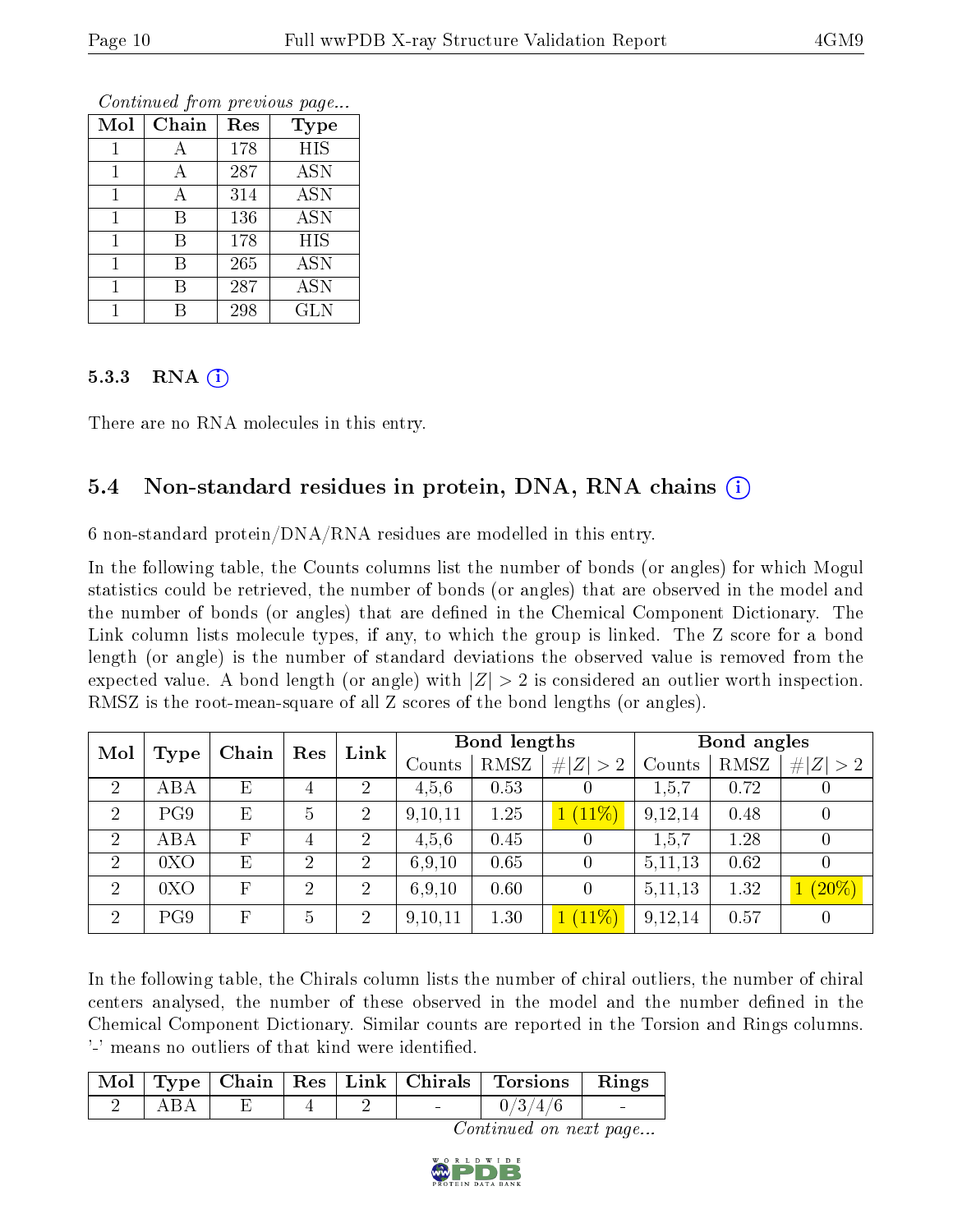| Mol            | <b>Type</b> | Chain | Res | $Link \,  $ | Chirals | <b>Torsions</b> | Rings |
|----------------|-------------|-------|-----|-------------|---------|-----------------|-------|
| $\overline{2}$ | PG9         | Е     | 5   |             |         | 0/4/6/8         |       |
| $\overline{2}$ | ABA         |       |     |             |         | 0/3/4/6         |       |
| 2              | 0XO         | E     | റ   |             |         | 1/7/9/12        |       |
| $\mathcal{D}$  | 0XO         |       | 2   | 2           |         | 4/7/9/12        |       |
| ച              | PG9         |       | 5   |             |         | /4/6/8          |       |

Continued from previous page...

All (2) bond length outliers are listed below:

| Mol |  |     | $\vert$ Chain $\vert$ Res $\vert$ Type $\vert$ Atoms $\vert$ | $\mathbf{Z}$ | $\mid$ Observed( $\AA$ ) $\mid$ Ideal( $\AA$ ) |     |
|-----|--|-----|--------------------------------------------------------------|--------------|------------------------------------------------|-----|
|     |  |     | $PG9$   CB-CA   -3.70                                        |              | .48                                            | .52 |
|     |  | PG9 | $\mid$ CB-CA $\mid$ -3.55                                    |              | .48                                            | -52 |

All (1) bond angle outliers are listed below:

| Mol | ' Chain | $\vert$ Res $\vert$ | Type | Atoms                    |               | Observed $(^\circ)$   Ideal $(^\circ)$ |  |
|-----|---------|---------------------|------|--------------------------|---------------|----------------------------------------|--|
|     |         |                     |      | $\overline{CBA-CAD-CAZ}$ | $\vert$ -2.49 | 106.61                                 |  |

There are no chirality outliers.

All (5) torsion outliers are listed below:

| Mol | Chain | Res | <b>Type</b> | $\rm{Atoms}$     |
|-----|-------|-----|-------------|------------------|
|     | н     |     | 0XO         | CAE-CAD-CAZ-C4   |
|     | H     |     | 0XO         | NAC-CAD-CAZ-C4   |
|     | Н,    |     | 0XO         | $CO2$ -C3-C4-CAZ |
| 9   | H,    | 9   | 0XO         | CBA-CAD-CAZ-C4   |
| ച   | Ы     |     | 0XO         | $C02-C3-C4-CAZ$  |

There are no ring outliers.

3 monomers are involved in 4 short contacts:

| Mol |  |  | Chain   Res   Type   Clashes   Symm-Clashes |
|-----|--|--|---------------------------------------------|
|     |  |  |                                             |
|     |  |  |                                             |
|     |  |  |                                             |

### 5.5 Carbohydrates (i)

There are no carbohydrates in this entry.

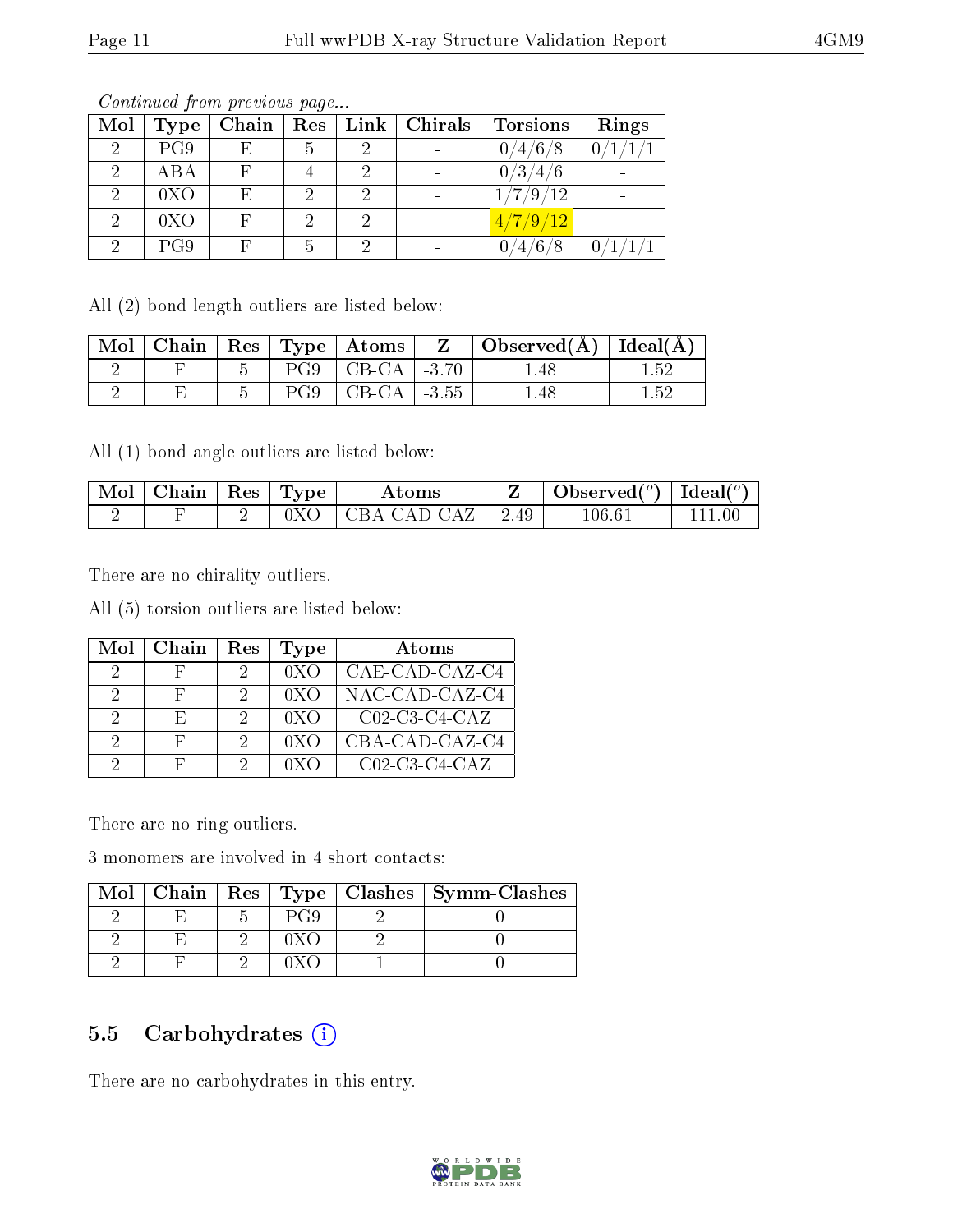### 5.6 Ligand geometry (i)

There are no ligands in this entry.

### 5.7 [O](https://www.wwpdb.org/validation/2017/XrayValidationReportHelp#nonstandard_residues_and_ligands)ther polymers (i)

There are no such residues in this entry.

### 5.8 Polymer linkage issues (i)

There are no chain breaks in this entry.

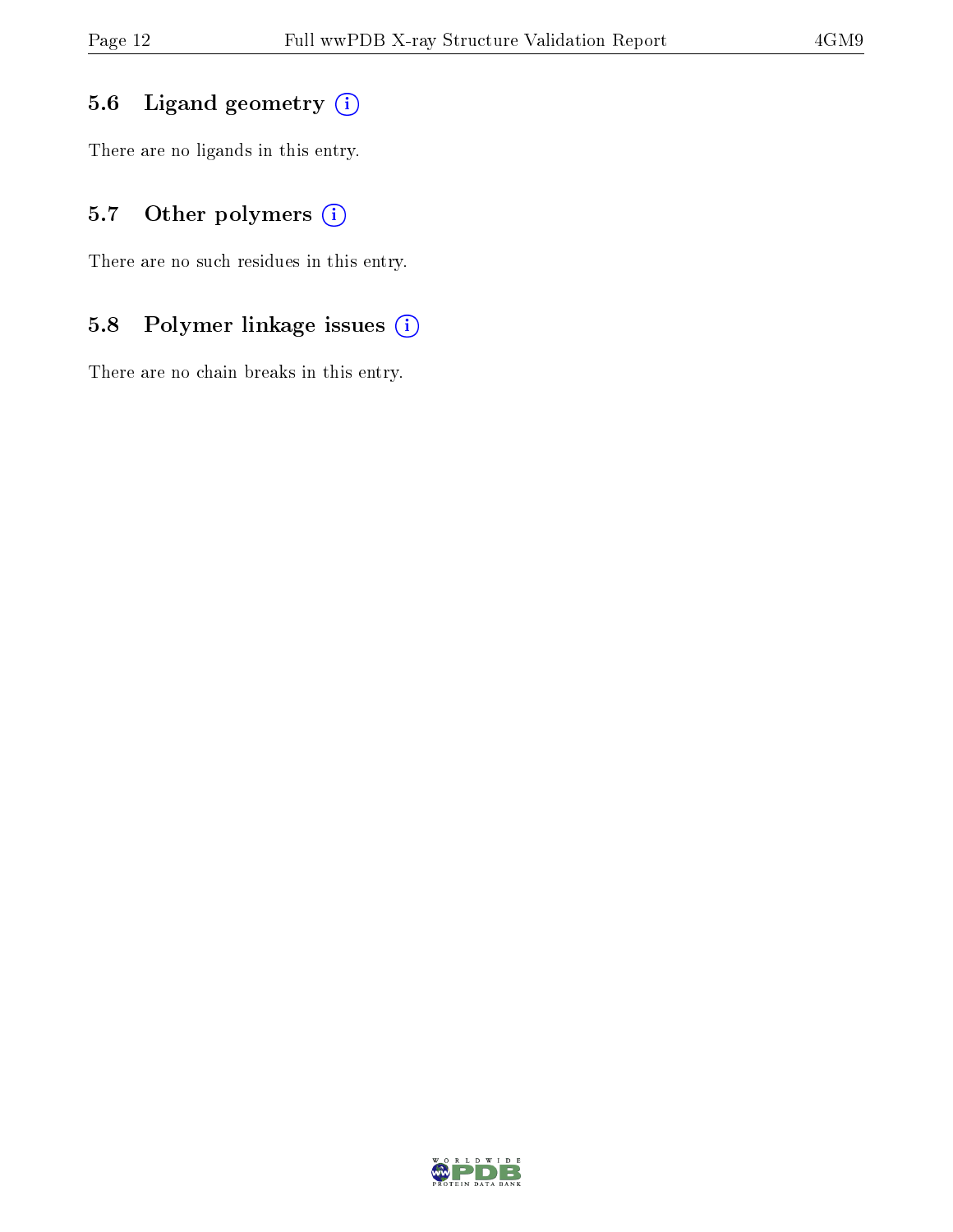## 6 Fit of model and data  $\left( \cdot \right)$

## 6.1 Protein, DNA and RNA chains (i)

In the following table, the column labelled  $#RSRZ>2'$  contains the number (and percentage) of RSRZ outliers, followed by percent RSRZ outliers for the chain as percentile scores relative to all X-ray entries and entries of similar resolution. The OWAB column contains the minimum, median,  $95<sup>th</sup>$  percentile and maximum values of the occupancy-weighted average B-factor per residue. The column labelled ' $Q< 0.9$ ' lists the number of (and percentage) of residues with an average occupancy less than 0.9.

| Mol            | Chain | Analysed        | $<$ RSRZ $>$ | $\#\text{RSRZ}{>}2$             | $OWAB(A^2)$    | $\rm Q\textcolor{black}{<}0.9$ |
|----------------|-------|-----------------|--------------|---------------------------------|----------------|--------------------------------|
|                | A     | $309/313(98\%)$ | $-0.55$      | $4(1\%)$ 77<br>180 <sub>h</sub> | 6, 14, 32, 57  |                                |
|                | B     | $310/313(99\%)$ | $-0.43$      | $(2\%)$<br>56<br>61<br>8        | 8, 17, 35, 88  |                                |
| $\overline{2}$ | E     | $1/5(20\%)$     | $-0.66$      | 100<br>$\vert$ 100 $\vert$      | 9, 9, 9, 9     |                                |
| $\overline{2}$ |       | $1/5(20\%)$     | $-0.71$      | 100<br>$\vert$ 100              | 10, 10, 10, 10 |                                |
| All            | All   | $621/636$ (97%) | $-0.49$      | 12(1%<br>66<br>71               | 6, 15, 34, 88  |                                |

All (12) RSRZ outliers are listed below:

| Mol          | Chain | Res | Type        | <b>RSRZ</b> |
|--------------|-------|-----|-------------|-------------|
| $\mathbf{1}$ | В     | 212 | ASP         | 7.4         |
| 1            | В     | 211 | ASP         | 4.5         |
| 1            | В     | 29  | $\rm THR$   | 3.8         |
| 1            | A     | 210 | ILE         | 3.6         |
| 1            | В     | 210 | ILE         | 3.5         |
| 1            | В     | 30  | PRO         | 3.4         |
| 1            | A     | 213 | ASP         | 3.0         |
| 1            | В     | 28  | PRO         | 2.5         |
| 1            | А     | 214 | ASN         | 2.4         |
| 1            | В     | 31  | VAL         | 2.3         |
| 1            | В     | 244 | ${\rm SER}$ | 2.2         |
| 1            |       | 24  | THR         | 2.1         |

### 6.2 Non-standard residues in protein, DNA, RNA chains  $(i)$

In the following table, the Atoms column lists the number of modelled atoms in the group and the number defined in the chemical component dictionary. The B-factors column lists the minimum, median,  $95<sup>th</sup>$  percentile and maximum values of B factors of atoms in the group. The column labelled  $Q< 0.9$ ' lists the number of atoms with occupancy less than 0.9.